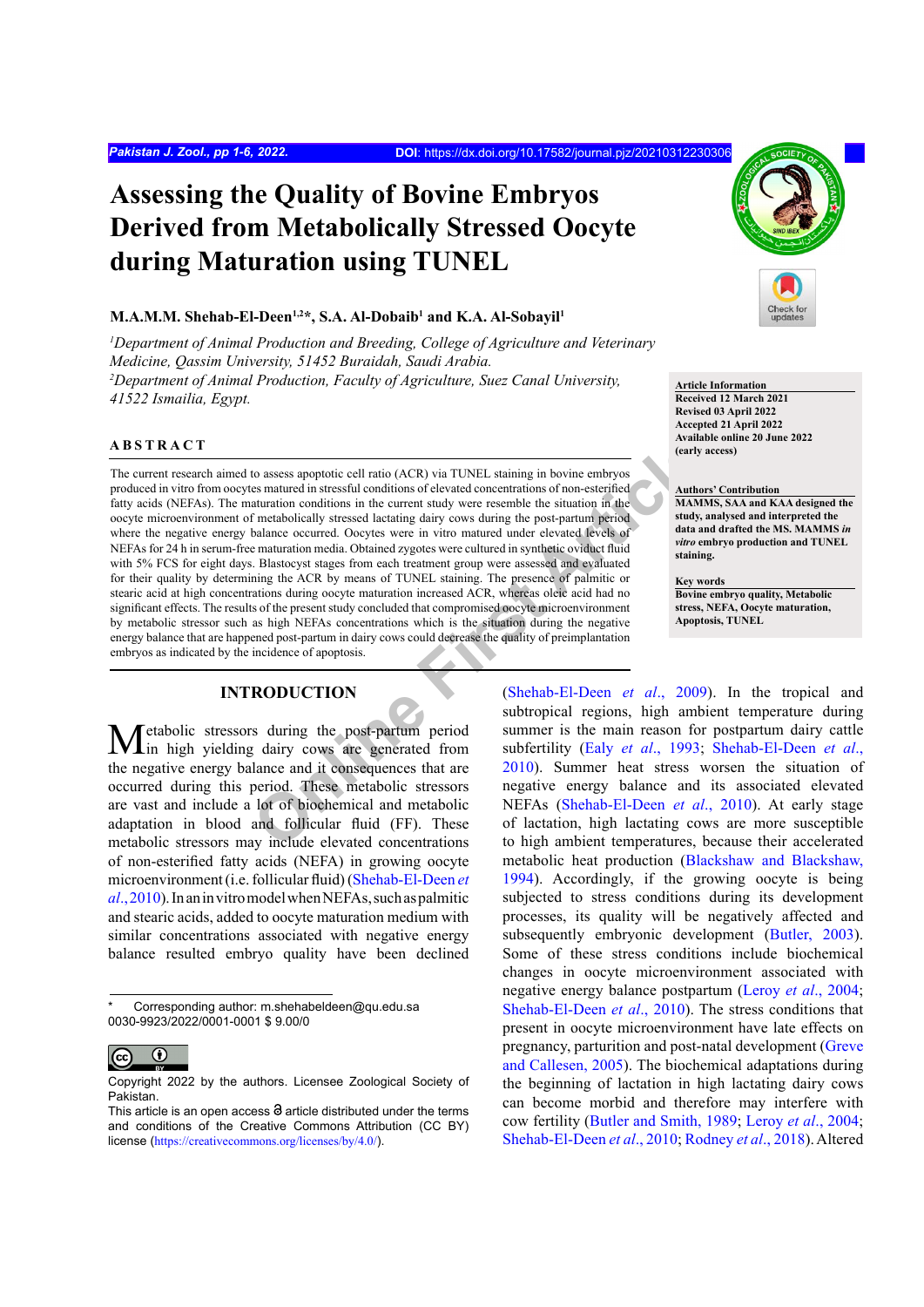**Example 18**<br> **CONFIGUATE ARTIVE SONGAGE SERVIDE SUBLICATE:**<br> **CONFIGUATE ARTIFULNIS CONFIDENTIAL**<br> **CONFIGUATE ARTIFULNIS CONFIDENCIAL**<br> **CONFIDENTIATIONS**<br> **CONFIDENTIATIONS**<br> **CONFIDENTIATIONS**<br> **CONFIDENTIATIONS**<br> **CON** levels of non-esterified fatty acids (NEFAs) in FF have already linked with changes in oocyte quality [\(Leroy](#page-4-3) *et al*. [2004;](#page-4-3) [Shehab-El-Deen](#page-5-0) *et al*., 2010). High concentrations of NEFAs during the negative energy balance period (NEB) in high lactating dairy cows have already linked with extensively studied reduced fertility [\(Robinson](#page-5-3) [1999;](#page-5-3) [Rukkwamsuk](#page-5-4) *et al*., 1999; [Vanholder](#page-5-5) *et al*., 2005; [Shehab-El-Deen](#page-5-0) *et al*., 2010). This assumption has been proved by addition of NEFAs, such as oleic acid (OA), palmitic acid (PA) and stearic acid (SA) at concentrations, which prevail in FF during NEB to oocyte maturation conditions of embryo production protocol *in vitro* in bovine. Inclusion of saturated fatty acids to bovine oocyte maturation medium had obvious deleterious effects on oocyte quality and developmental competence, whereas the monounsaturated OA had no effect (Leroy *et al*., 2005; [Shehab-El-Deen](#page-5-0) *et al*., 2010). Assessing the competence of bovine embryos obtained from oocyte subjected to stress conditions has become crucial in embryo transfer program that are used to bypass the negative effects of heat stress in dairy cows and research purposes (Vandaele *et al*[., 2007\)](#page-5-6). The terminal deoxynucleotidyl transferase mediated dUTP nick end labeling (TUNEL) technique is used to assess bovine preimplantation embryo quality by detecting apoptosis as apoptotic cell ratio (ACR) and hence DNA fragmentation (Spanos *et al*., 2000; Paula-[Lopes and Hansen, 2002\)](#page-5-8).

The current study aimed to assess the quality of bovine preimplantation embryos obtained from oocyte exposed to high NEFAs concentrations during in vitro maturation by means of TUNEL staining to determine the incidence of apoptosis and hence embryo quality.

# **MATERIALS AND METHODS**

In vitro *production of embryos*

Bovine embryos were produced in vitro as described earlier ([Shehab-El-Deen](#page-5-1) *et al*., 2009). Briefly, the ovaries of slaughtered bovine were collected and processed within 2 h from slaughtering. The ovaries, after removing of mesovaria, were rinsed many times in warm physiological saline containing kanamycin (25mg/m). only follicles of diamtere ranged between 4 and 8 were aspirated

## In vitro *maturation*

Good oocyte based on appearance and cumulus cells layers were cultured in serum free maturation conditions in groups 60 oocyte per well in 500 μL modified bicarbonate buffered TCM199 with Earle's and glutamine and supplemented with murine epidermal growth factor (EGF) (20 ng/mL) for 22 h at  $38.5^{\circ}$ C in  $5\%$  CO<sub>2</sub> in air.

#### In vitro *fertilization*

Oocytes were washed and transferred to in vitro fertilization medium 500 μL IVF-TALP (60 oocytes/well) consisting of bicarbonate buffered Tyrode solution, with BSA (6 mg/mL) and heparin (25 μg/mL). Frozen-thawed bovine semen from the same bull was separated over a Percoll-density gradient (45 and 90%, Pharmacia, Uppsala, Sweden) and washed. Sperm concentration was adjusted in IVF-TALP. Bovine spermatozoa were added to the well containing oocyte in IVF-TALP at a final concentration of 106 spermatozoa/mL. Inseminated oocytes were incubated for 20-24 h at 38.5°C in 5% CO<sub>2</sub> in air.

## In vitro *culture*

The probable zygotes were subjected to vortex to get rid of cumulus cells and spermatozoa. Fertilized oocytes were washed several times and moved on to SOFaa supplemented with 5% FCS and were cultured in 50 μL droplets of SOFaa in groups of 25 zygotes per well under mineral oil for 8 days under low oxygen conditions; 5%  $O_2$ , 5%  $CO_2$  and 90%  $N_2$ .

# *Addition of non-esterified fatty acids (NEFAs) to maturation medium*

The studied non-esterified fatty acids; oleic acid (OA), palmitic acid (PA) or stearic acid (SA) were dissolved in absolute ethanol. The three fatty acids were tested in 3 replicates (1800 oocytes), in addition to negative and positive control groups. Control media consisted of normal maturation medium without NEFAs or ehtanol (negative control) or with absolute ethanol (positive control) [\(Leroy](#page-4-3) *et al*., 2005).

#### *Detection of apoptosis*

Bovine *in vitro* produced blastocysts at day eight after insemination from each treatment group were subjected to TUNEL staining (In Situ Cell Detection kit, Boehringer, Mannheim, Germany) for detection of apoptosis according to Gjørret *et al*. (2003). Breifly, blastocysts yielded in each group were washed in phosphate buffer saline (PBS) twice for 2 min at 37°C and then were fixed in 4% paraformaldehyde and kept until staining. Blastocysts were permeabilized in Triton X-100 (0.5% in PBS) for 1 h at room temperature in the dark. TUNEL positive and TUNEL negative blasotcysts were incubated for 1 h in the dark at 37°C in DNase (50 Units/mL in PBS). Durig DNase step, the blastocysts from other groups were kept in polyvinyl pyrrolidone (PVP) in PBS at room temperature. For TUNEL solutions, blastocysts from all treatment groups and TUNEL positive control were incubated in fluorescein dUTP and terminal deoxynucleotidyl transferase in the dark for one h (37°C). Meantime, the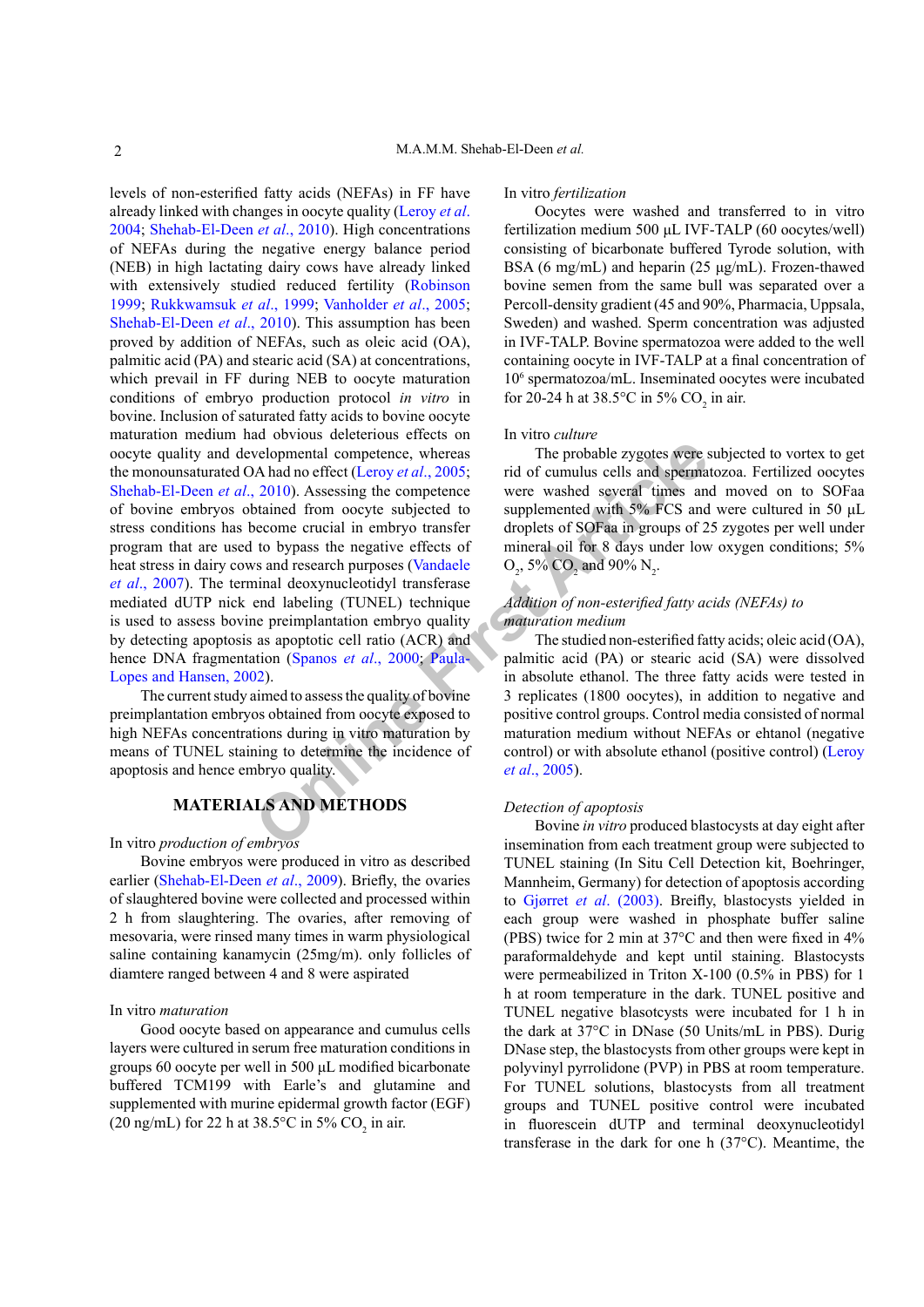TUNEL-negative control blastocysts were not subjected to transferase and was incubated in nucleotide mixture only. Thereafter, all blastocysts were incubated in RNase (50µg/ml in PBS) for 1 h in the dark at room temperature. Subsequently, all blasotcysts were subjected to 0.5 % propidium iodide (PI) for nuclei stainimg during one h at room temperature. Finally, blastocysts were washed quickly in PVP in PBS and mounted in 1, 4-diazabicyclo (2.2.2) octane (DABCO) droplet on slides with vaseline bridges. Blastomeres that are TUNEL Positive were read by fluorescence microscopy. Propidium iodide helped to indentify normal, condensed or fragmented nuclei and count the total cell number, while TUNEL-positive nuclei appeared yellowish-green, condensed or fragmented.

Apoptotic cell ratio was assessed as percentage of TUNEL-positive blastomeres either in inner cell mass or in trophectoderm.

#### *Statistical analyses*

The percentages of apoptotic cells in blastocyst from different treatment groups were analyzed using mixed model analyses of variance with group as fixed factor and replicate as random factor. The same model was used to evaluate the percentage of blastocyst at 8 dpi. For all analyses, differences were considered to be statistically significant at the 5% level. Statistical analyses were performed in SPSS version 14.00

## **RESULTS**

No significant differences could be detected in the blastocyst yield or expanded blastocyst yield at 8 dpi [\(Table I](#page-2-0)). However, the addition of the three fatty acids to maturation medium significantly decreased total cell number and trophectoderm cell number of the resulting embryos ( $P \le 0.01$ ) ([Fig. 1](#page-3-0)). The same results were found in inner cell mass for oleic and palmitic acids but not for stearic acid comparing to negative control group. When apoptosis in expanded blastocysts was assessed ([Fig. 2](#page-3-1)), it was found that stearic and palmitic acids during maturation increased ACR in inner cell mass in the resulting embryos (P<0.01). However, in trophectoderm, palmitic acid only increased the incidence of apoptosis  $(P<0.01)$ . The same effect of palmitic acid was found in total cell number (P<0.01). Whereas the addition of ethanol during *in vitro* maturation did not affect ACR in resulting embryos in the current study.

## **DISCUSSION**

Current study tests the effects of oocyte maturation conditions on subsequent embryo quality. It is well known

ity the same set of the same results are results and the mean and the presence of palmet are the same results are results are for the same model was used to the same model was used to the same model was used to the same mo that oocyte of low quality led to slow developing embryos and high incidence of apoptosis during preimplantation embryonic development [\(Vandaele](#page-5-6) *et al*., 2007). Nonesterified fatty acids have been widely reported to induce apoptosis in granulosa and cumulus cells of developing ovarian follicles. Furthermore, NEFA present in oocyte micro-environment or in maturation medium could negatively affect oocyte quality and developmental competence. Moreover, high levels of NEFA are determine for follicular cells as they adversely affect steroidogenesis and proliferation processes (Leroy *et al*[., 2004](#page-4-6); [2005](#page-4-3); [Vanholder](#page-5-5) *et al*., 2005; [Shehab-El-Deen](#page-5-0) *et al*., 2010; [Baddela](#page-4-7) *et al*., 2020). Additionally, NEFAs may also contribute to the problem of the polycystic ovaries as they might upregulate Sertoli cell marker-9, an androgenic transcription factor and downregulating its estrogenic counterpart in grnaulosa cells ([Yenuganti and Vanselow,](#page-5-9) 2017). Accordingly, assessing the quality of bovine embryos resulted from oocytes subjected to high NEFAs levels during maturation becomes an important approach for determining fertility outcomes in high yielding dairy cows during negative energy balance- or heat stressassociated metabolic stress. The occurrence of apoptosis in in vitro produced bovine embryos can be detected at the time of embryonic genome activation (i.e. around the eight-cell stage) using TUNEL ([Byrne](#page-4-8) *et al*., 1999; [Matwee](#page-4-9) *et al*., 2000; Gjørret *et al*., 2003). It is well demonstrated that increased non-esterified fatty acids concentrations in oocyte micro-environment hinder oocyte quality and have consequences on presumptive embryos quality, as well. At morula and blastocyst stages, certain blasotmeres undergo apoptosis as a physiological mechanism to eliminate weak or

<span id="page-2-0"></span>**Table I. Blastocyst and expanded blastocyst yield (mean±SE) at day 8 post insemination of bovine oocyte matured in the presence of palmitic acid (C16:0), stearic acid (C18:0) or oleic acid (C18:1). Negative control was maturation medium without fatty acids or ethanol and positive control group was maturation medium with the addition of absolute ethanol.**

| <b>Treatment</b><br>group | No. cultured<br>oocytes | $\frac{0}{0}$<br>blastocyst       | % Expanded<br>blastocyst |
|---------------------------|-------------------------|-----------------------------------|--------------------------|
| Palmitic acid             | 318                     | $28.15 \pm 4.34$                  | $17.02 \pm 2.58$         |
| Stearic acid              | 318                     | $27.2 \pm 3.89$                   | $16.02 \pm 2.3$          |
| Oleic acid                | 333                     | $32.73 \pm 3.9$                   | $18.15 \pm 2.4$          |
| Negative control          | 314                     | $30.46 \pm 2.75$ $15.76 \pm 1.63$ |                          |
| Positive control          | 300                     | $29.89 \pm 2.62$ 16.46 $\pm 1.55$ |                          |

Blastocyst and expanded blastocyst percentages were calculated from cultured oocytes.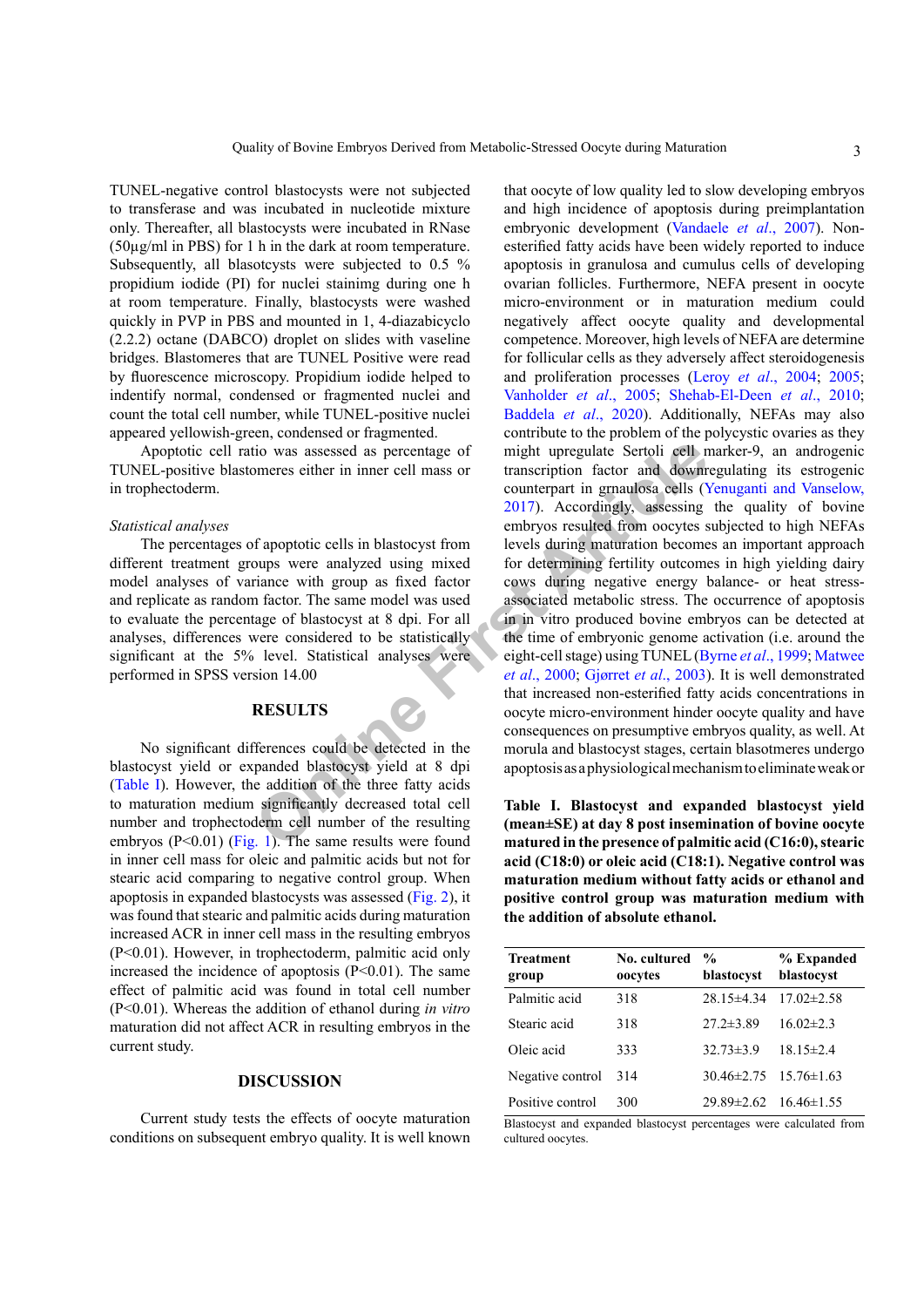

<span id="page-3-0"></span>Fig. 1. Cell number (mean±SE) of inner cell mass (ICM), trophectoderm (TE) and total cell number in bovine embryos (8 dpi) derived from oocytes matured either in oleic acid (OA) (C18:1), stearic acid (SA) (C18:0) or palmitic acid (PA) (C16:0). Negative control (NC) was maturation medium and positive control group (PC) was maturation medium with the addition of pure ethanol. a, **b** Bars bearing different superscripts differ within each category; inner cell mass (ICM), trophectoderm (TE) or total blastocyst cell number *(P<0.01).*



<span id="page-3-1"></span>Fig. 2. Apoptotic cell ratio (ACR) (mean±SE) in inner cell mass (ICM) and trophectoderm (TE) of bovine embryos (8 dpi) derived from oocytes matured either in palmitic acid (PA) (C16:0), stearic acid (SA) (C18:0) or oleic acid (OA) (C18:1). Negative control (NC) was maturation medium and positive control group (PC) was maturation medium with the addition of pure ethanol. a, b Bars bearing different superscripts differ within each category; inner cell mass (ICM), trophectoderm (TE) or total blastocyst cell number *(P<0.01).*

damaged cell to balance cell propagation and death, furthermore, programed cell death plays a critical role to sweep the balstomeres with altered genome from further development, which is crucial in *in vitro* produced blastocyst subjected to stressful conditions (Ramos-Ibeas *et al*., 2020). Accordingly, the incidence of apoptosis in embryos resulted from oocyte subjected to stressful condition seems to be an adaptive mechanism to ensure that unhealthy cells and early embryos do not progress in development, avoiding long-term detrimental effects.

Actually, both PA and SA caused a significant increase in ACR in inner cell mass compared to control groups either positive (ethanol) control group or negative control group. However, there was no significant difference among the three studied fatty acids in ACR either in ICM or in trophobalst. Increased ACR in ICM, may be due to qualitative and⁄ or quantitative changes in the cytoplasmic lipids or the cell membrane. When intracellular lipids were removed from porcine embryos, they became more tolerance to cryogenic injury, which is indicating that these lipids may hinder embryo quality and development [\(Nagashima](#page-4-10) *et al*., 1995). Moreover, Abe *et al*[. \(2002\)](#page-4-11)  proved that lipid accumulated in embryos could impair their quality and cryotolerance (Abe *et al*[., 2002\)](#page-4-11).

**S1)**, steari[c](#page-4-14) acid (SA) (CIS:0) or<br> **CEO**, Nega[ti](#page-4-13)ve control (NC) was<br>
to accumulate inside the occytes<br>
only are the socyte lipid content and composition<br>
only are the socyte lipid content and composition<br>
and position o Fatty acids in oocyte micro-environment are able to accumulate inside the oocytes and potentially altering oocyte lipid content and composition (Kim *et al*[., 2001](#page-4-12); Adamiak *et al*., 2005; Leroy *et al*., 2008). Kim *et al*[. \(2001\)](#page-4-12)  stated that PA, OA and SA are the three predominant fatty acids in bovine oocytes. Furthermore, in vitro maturation of bovine oocyte in the presence of serum altered triglyceride and total cholesterol contents, which is evident that lipids and fatty acids may be incorporated into the oocyte cytoplasm (Kim *et al*., 2001). Their findings suggest that both maturation conditions, oocyte morphology and cryopreservation, can affect fatty acid composition in bovine oocytes. Shehab-El-Deen *et al*. (2009) confirmed that exposure of bovine oocyte during maturation to stressful concentrations of NEFAs had a carry-over effects on embryo quality. However, it is still not known whether apoptosis is involved of the observed inferior embryo quality. More specifically, Palmitic acid may be an important negative element in this regard ([Van Soom](#page-5-10) *et al*., 2001). It is well demonstrated that Fatty acids in culture medium can be up taken by the embryo to be used for the renewal of its membrane lipids ([Pratt, 1980](#page-5-11)); accordingly, any changes in cell membrane during oocyte maturation could affect developing embryos. However, [Matwee](#page-4-9) *et al*[. \(2000\)](#page-4-9) concluded that as embryonic development proceed the bovine embryos develop resistance to apoptosis. Moreover, it has been previously shown that SA and PA induce apoptosis in the cumulus cells, which definitely affect oocyte maturation through gap junction and probably also embryo development may be affected in a negative way. Possible pathway by which fatty acids induce apoptosis is through affecting signal transduction, because they are implicated in several signal transduction pathways. Both stearic acid and linoleic acid have been implicated in stimulation of protein kinase C leading to apoptosis (Yu *et al*[., 2001;](#page-5-12) Eitel *et al*., 2003). The results of the current study concluded that in vitro maturation of bovine oocytes in stressful levels of PA and SA can have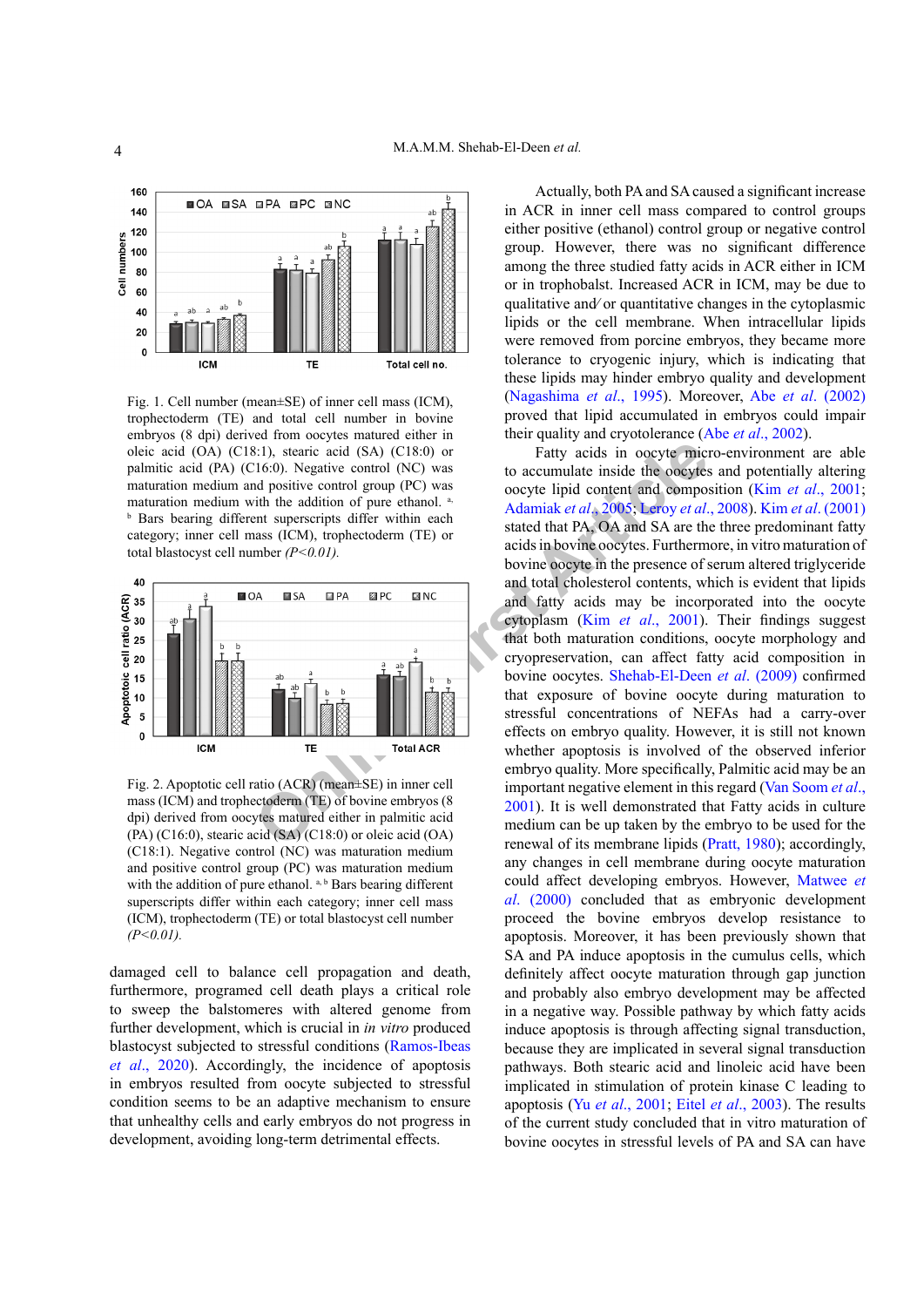carry-over effects on embryo quality, leading to increased apoptosis in inner cell mass. However, PA only increased apoptosis in trophectoderm. However, more studies are still needed to elucidate the mechanism through which NEFA induced apoptosis.

# **ACKNOWLEDGMENTS**

This work was supported by National Science, Technology and Innovation Plan (MAARIFAH) (Project no. 12-ENV2331-09), King Abdul-Aziz City for Science and Technology, Kingdom of Saudi Arabia. The author is also grateful to the Deanship of Scientific Research, Qassim University.

<span id="page-4-11"></span>*Statement of conflict of interest* The authors have declared no conflict of interest.

# **REFERENCES**

- The Controllation of the conflict of interest<br> **Chronology of apoptos**<br> **Chronology of apoptos**<br> **Chronology of apoptosic produced in vivo and in**<br> **Chronology of apoptosical produced in vivo and in**<br> **Chronology of apopto** Abe, H., Yamashita, S., Satoh, T. and Hoshi, H., 2002. Accumulation of cytoplasmic lipid droplets in bovine embryos and cryotolerance of embryos developed in different culture systems using serumfree or serum-containing media. *Mol. Reprod. Dev*., **61**: 57–66. https://doi.org/10.1002/mrd.1131
- <span id="page-4-13"></span>Adamiak, S., Ewen, M., Rooke, J., Webb, R. and Sinclair, K., 2005. Diet and fatty acid composition of bovine plasma, granulosa cells, and cumulusoocyte complexes. *Reprod. Fert. Dev.*, **17**: 200– 201.<https://doi.org/10.1071/RDv17n2Ab100>
- <span id="page-4-7"></span>Baddela, V.S., Sharma, A., and Vanselow, J., 2020. Non-esterified fatty acids in the ovary: Friends or foes? *Reprod. Biol. Endocrinol.,* **18**: 60. https://doi. [org/10.1186/s12958-020-00617-9](https://doi.org/10.1186/s12958-020-00617-9)
- <span id="page-4-1"></span>Blackshaw, J.K., and Blackshaw, A.W., 1994. Heat stress in cattle and the effect of shade on production and behavior: A review. *Aust. J. exp. Agric*., **34**: 285-295.<https://doi.org/10.1071/EA9940285>
- <span id="page-4-2"></span>Butler, W.R., 2003. Energy balance relationships with follicular development, ovulation and fertility in postpartum dairy cows. *Livest. Prod. Sci.,* **83**: 211-218. [https://doi.org/10.1016/S0301-](https://doi.org/10.1016/S0301-6226(03)00112-X) [6226\(03\)00112-X](https://doi.org/10.1016/S0301-6226(03)00112-X)
- <span id="page-4-5"></span>Butler, W.R., and Smith, R.D., 1989. Interrelationships between energy balance and postpartum reproductive function in dairy cattle. *J. Dairy Sci.,* **72**: 767-783. [https://doi.org/10.3168/jds.S0022-](https://doi.org/10.3168/jds.S0022-0302(89)79169-4) [0302\(89\)79169-4](https://doi.org/10.3168/jds.S0022-0302(89)79169-4)
- <span id="page-4-8"></span>Byrne, A.T., Southgate, J., Brison, D.R. and Leese, H.J., 1999. Analysis of apoptosis in the preimplantation bovine embryo using TUNEL. *J. Reprod. Fertil.,*

<span id="page-4-0"></span>**117**: 97–105. <https://doi.org/10.1530/jrf.0.1170097>

- Ealy, A.D., Drost, M., and Hansen, P.J., 1993. Developmental changes in embryonic resistance to adverse-effects of maternal heat-stress in cows. *J. Dairy Sci.,* **76**: 2899-2905. [https://doi.org/10.3168/](https://doi.org/10.3168/jds.S0022-0302(93)77629-8) [jds.S0022-0302\(93\)77629-8](https://doi.org/10.3168/jds.S0022-0302(93)77629-8)
- Eitel, K., Staiger, H., Rieger, J., Mischak, H., Brandhorst, H., Brendel, M.D., Bretzel, R.G., Häring, H.U. and Kellerer, M., 2003. Protein kinase C activation and translocation to the nucleus are required for fatty acid-induced apoptosis of insulinsecreting cells. *Diabetes,* **52**: 991–997. [https://doi.org/10.2337/](https://doi.org/10.2337/diabetes.52.4.991) [diabetes.52.4.991](https://doi.org/10.2337/diabetes.52.4.991)
- Gjørret, J.O., Hiemke, M.K., Dieleman, S.J., Avery, B., Larsson, L.I. and Maddox-Hyttel, P., 2003. Chronology of apoptosis in bovine embryos produced *in vivo* and *in vitro*. *Biol. Reprod.,* **69**: 1193–2000.
- <span id="page-4-4"></span>Greve, T. and Callesen, H. 2005. Embryo technology: implications for fertility in cattle. *Rev. Sci. Tech.,*  **24**:405-512.
- <span id="page-4-12"></span>Kim, J.Y., Kinoshita, M., Ohnishi, M. and Fukui, Y., 2001. Lipid and fatty acid analysis of fresh and frozen thawed immature and *in vitro* matured bovine oocytes. *Reproduction*, **122**: 131–138. <https://doi.org/10.1530/rep.0.1220131>
- Kruip, T.A. and Kemp, B., 1999. Nutrition and fertility in agricultural domestic animals. *Tijdschr. Diergeneeskd.,* **124**: 462–467.
- <span id="page-4-14"></span>Leroy, J.L.M.R., Van Soom, A., Opsomer, G. and Bols, P.E.J., 2008. The consequences of metabolic changes in high-yielding dairy cows on oocyte and embryo quality. *Animal*, **2**: 1120-1127. [https://doi.](https://doi.org/10.1017/S1751731108002383) org/10.1017/S1751731108002383
- <span id="page-4-3"></span>Leroy, J.L.M.R., Vanholder, T., Delanghe, J.R., Opsomer, G., Van Soom, A., Bols, P.E.J., Dewulf, J., and de Kruif, A., 2004. Metabolic changes in follicular fluid of the dominant follicle in high-yielding dairy cows early post-partum. *Theriogenology*, **62**: 1131-1143. [https://doi.](https://doi.org/10.1016/j.theriogenology.2003.12.017) [org/10.1016/j.theriogenology.2003.12.017](https://doi.org/10.1016/j.theriogenology.2003.12.017)
- <span id="page-4-6"></span>Leroy, J.L.M.R., Vanholder, T., Mateusen, B., Christophe, A., Opsomer, G., de Kruif, A., Genicot, G. and Van Soom, A., 2005. Non-esterified fatty acids in follicular fluid of dairy cows and their effect on developmental capacity of bovine oocytes *in vitro*. *Reproduction*, **130**: 485–495. [https://doi.](https://doi.org/10.1530/rep.1.00735) [org/10.1530/rep.1.00735](https://doi.org/10.1530/rep.1.00735)
- <span id="page-4-9"></span>Matwee, C., Betts, D.H. and King, W.A., 2000. Apoptosis in the early bovine embryo. *Zygote*, **8**: 57–68. <https://doi.org/10.1017/S0967199400000836>
- <span id="page-4-10"></span>Nagashima, H., Kashiwazaki, N., Ashman, R.J., Grupen,